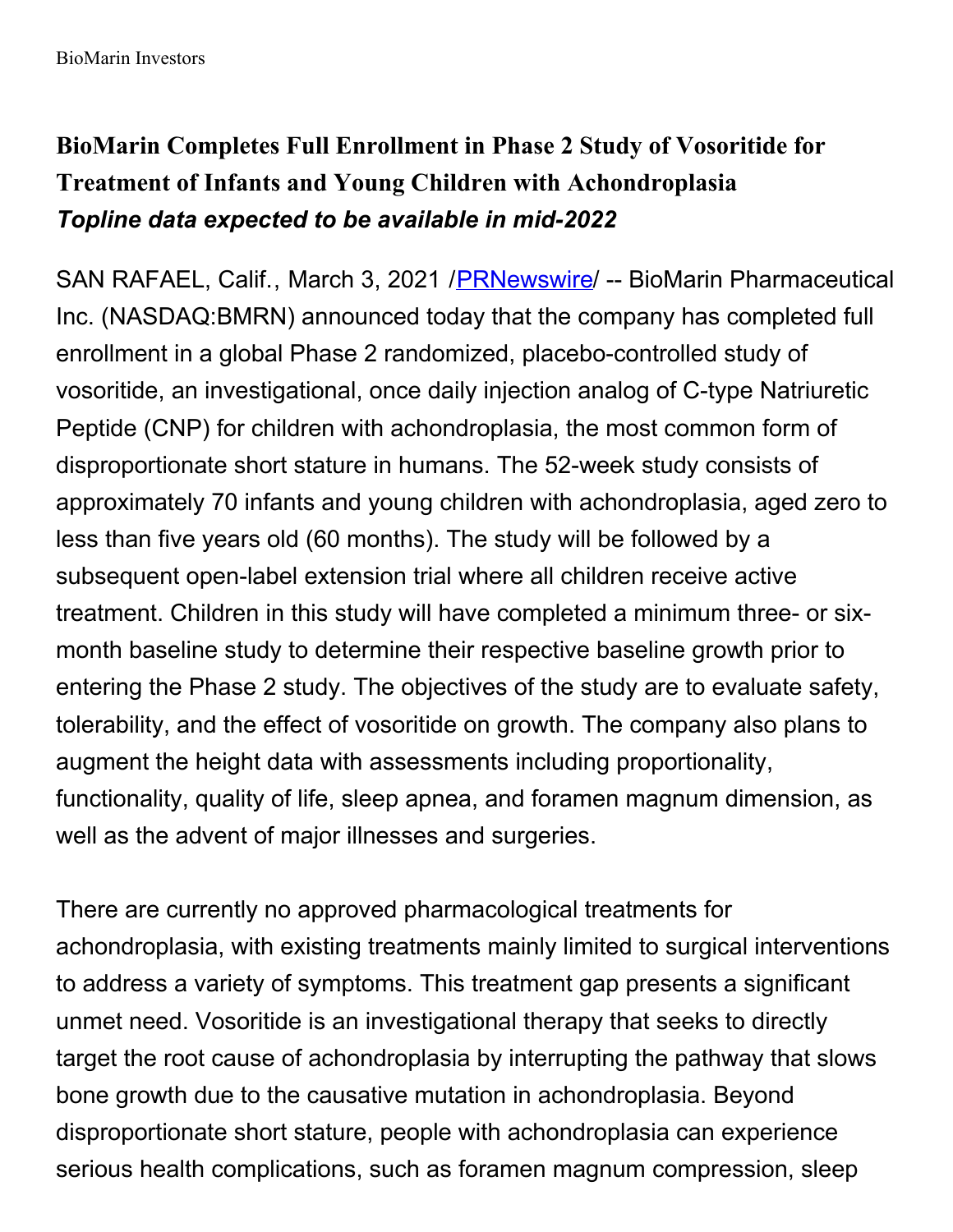apnea, and spinal stenosis. Some of these complications can result in the need for invasive surgeries. In addition, studies show increased mortality at every age.

"This milestone is an important building block of a comprehensive clinical program that is methodically and responsibly studying this potential first pharmacological treatment choice for achondroplasia with the goal of further understanding the safety and efficacy in the youngest children," said Hank Fuchs, M.D., President, Worldwide Research and Development at BioMarin. "In this trial, we are studying the effects of vosoritide during the most productive time of growth. We are grateful to the children and families enrolled in this placebo-controlled study and are committed to the long-term follow up of the children in these studies."

"This is an exciting milestone for children and families, who are interested in a treatment choice to address the basic cause of the irregular bone growth seen in achondroplasia. It represents a potential medical breakthrough that would be the first non-surgical treatment for children with achondroplasia," said John A. Phillips, III, M.D., Vanderbilt University Medical Center (David T Karzon Professor of Pediatrics) and investigator for the vosoritide clinical program. "As a treating physician, I see an urgent demand from families for a treatment option that addresses bone growth and potentially the serious complications associated with achondroplasia, especially during infancy."

"This milestone is a giant step towards improving the quality of medical care and options available to individuals with achondroplasia and to their families," said Munira Shamim, co-founder of Growing Stronger. Many families are eagerly awaiting a drug treatment option that could possibly decrease the risk of health issues associated with achondroplasia and increase the quality of life. We would like to recognize the committed families and participants in the placebo-controlled studies for collaborating with dedicated scientists to further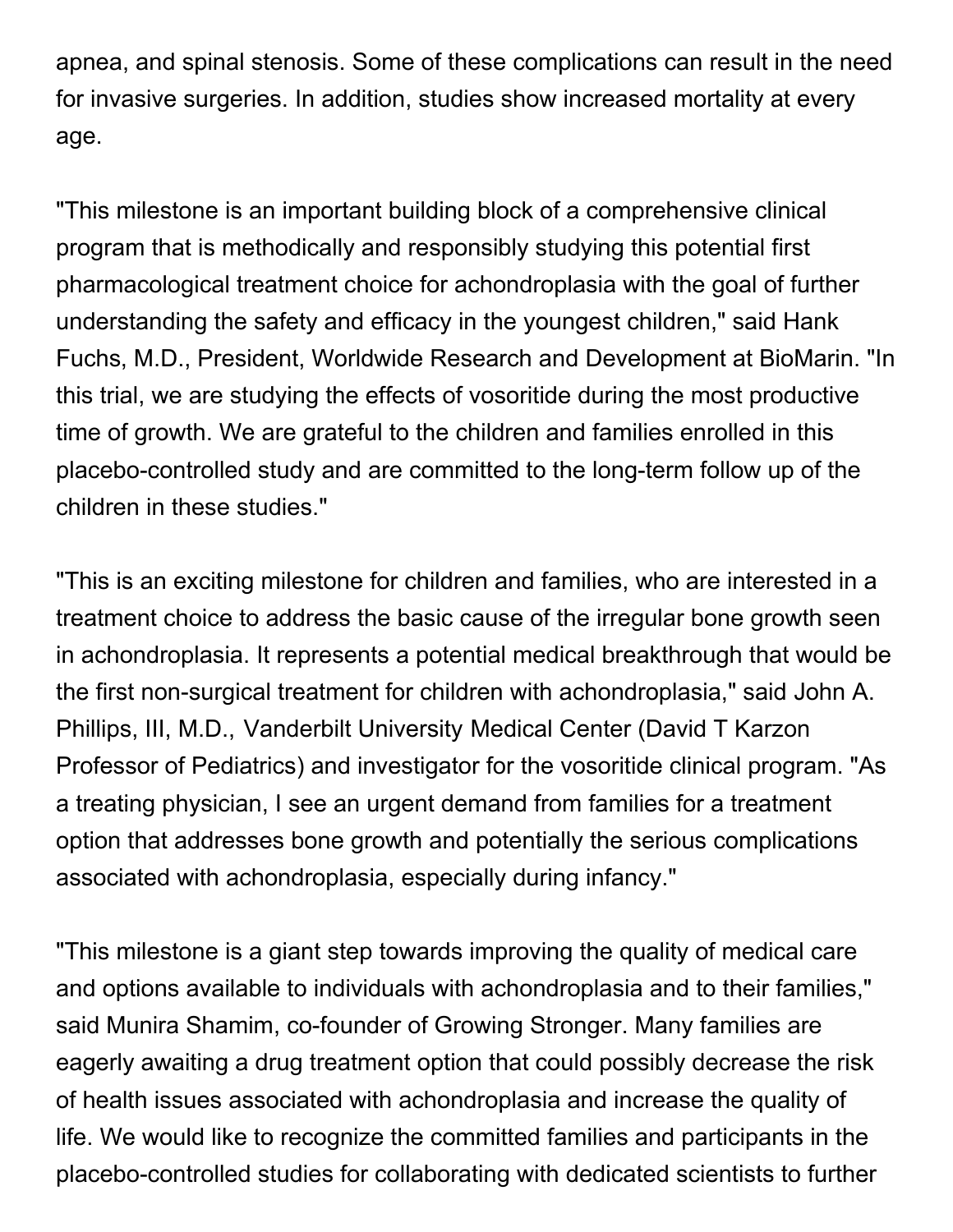scientific learning that can potentially change the lives of thousands of families."

### **Regulatory Status**

In 2020, the European Medicines Agency (EMA) and U.S. Food and Drug Administration (FDA) accepted and validated the marketing authorization application for vosoritide for achondroplasia. The Committee for Medicinal Products for Human Use (CHMP) opinion is expected in Europe in June of 2021. The U.S. New Drug Application (NDA) for vosoritide is under review by the FDA with a Prescription Drug User Fee Act (PDUFA) target action date of August 20, 2021. In the United States, the Company has chosen to provide the 2-year outcomes from the Phase 3 extension study to the FDA as additional data to convey the vosoritide treatment effect and long-term durability. The Company believes that supplying this additional data could result in a major amendment, resetting the current PDUFA target action date out three months to November.

In January 2021, the Company received notice from the FDA that the NDA for vosoritide had been granted Priority Review Designation based on the serious pediatric indication it addresses, and the lack of treatment options currently available. Consistent with FDA's policy on changes to review classification for an ongoing application review, the PDUFA action date is not affected by this designation. If approved, the vosoritide NDA may qualify for a Priority Review Voucher (PRV). A PRV confers priority review to a subsequent drug application that would not otherwise qualify for that designation. The rare pediatric disease review voucher program is designed to encourage development of new drugs and biologics for the prevention or treatment of rare pediatric diseases.

Upon the acceptance of the regulatory submission for vosoritide, the Agency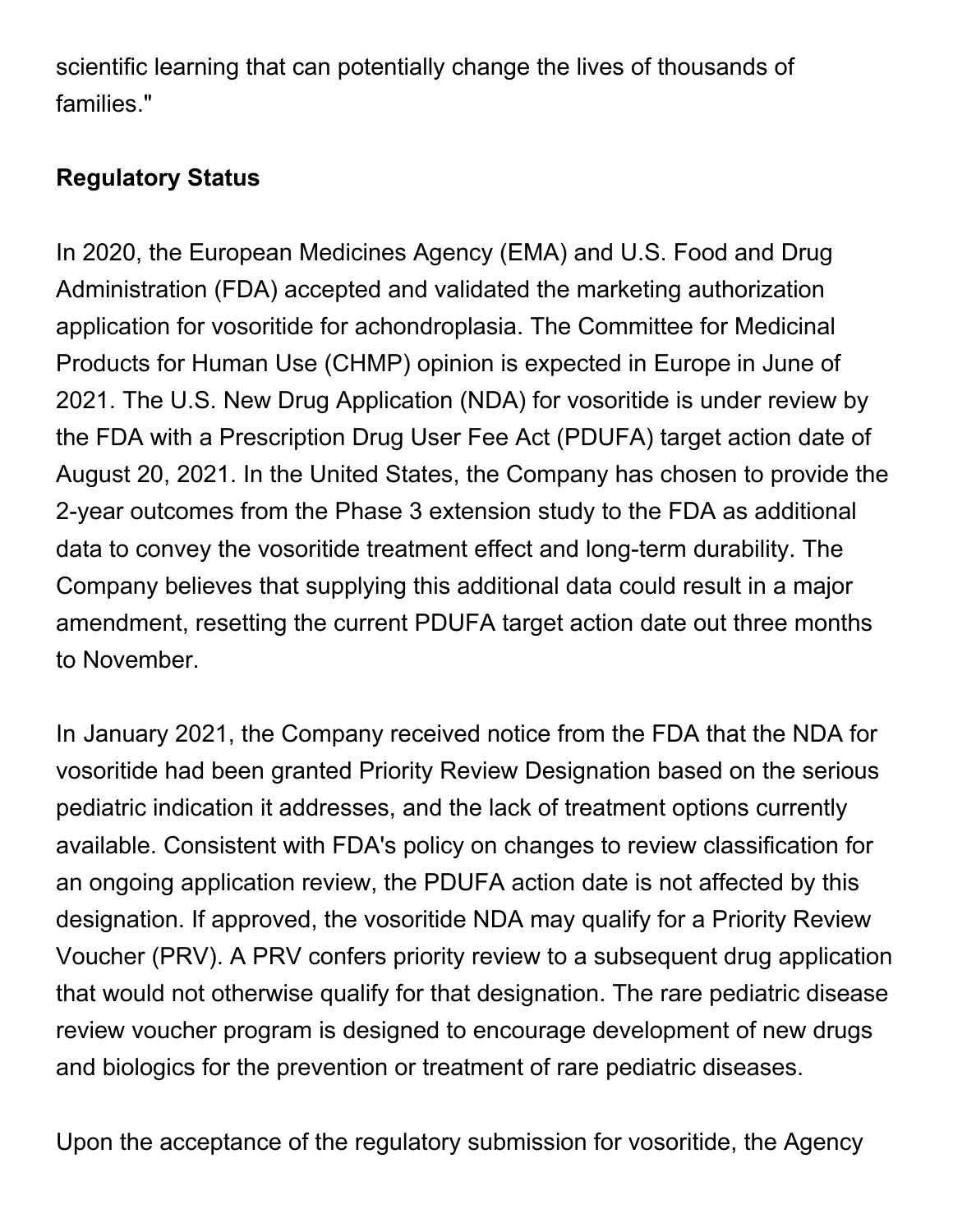reiterated a position raised during the Pediatric Advisory Committee (PAC) and Endocrinologic and Metabolic Drugs Advisory Committee (EMDAC) held on May 11, 2018 recommending two-year controlled trials in different age groups. BioMarin believes the highly persuasive outcomes from the one-year randomized, double-blind, placebo-controlled Phase 3 trial, coupled with data from the Phase 2 program with up to 5 years of long-term follow-up that has been compared to robust natural history data on growth and the updated 2-year data from the Phase 3 study, offers a rigorous and reliable method to assess whether vosoritide has a durable impact on the rate of endochondral bone growth that ultimately increases final adult height.

Vosoritide has also received orphan drug designation from the FDA and EMA for the treatment of children with achondroplasia. The Orphan Drug Designation program is intended to advance the evaluation and development of products that demonstrate promise for the diagnosis and/or treatment of rare diseases or conditions.

## **Description of Phase 2 Study in Infants and Young Children Ages 0 to 5 Years**

This is a Phase 2 randomized, placebo-controlled study of vosoritide. The 52 week study consists of approximately 70 infants and young children with achondroplasia, aged zero to less than five years old (60 months). The study will be followed by a subsequent open-label extension trial when all subjects receive active treatment. Children in this study will have completed a three-tosix-month baseline study to determine their respective baseline growth prior to entering the Phase 2 study. The primary objectives of the study are to evaluate safety, tolerability, and the effect of vosoritide on height. The company also plans to augment the height data with other analyses of effects on growth and assessments including proportionality, functionality, quality of life, sleep apnea, and foramen magnum dimension, as well as the advent of major illnesses and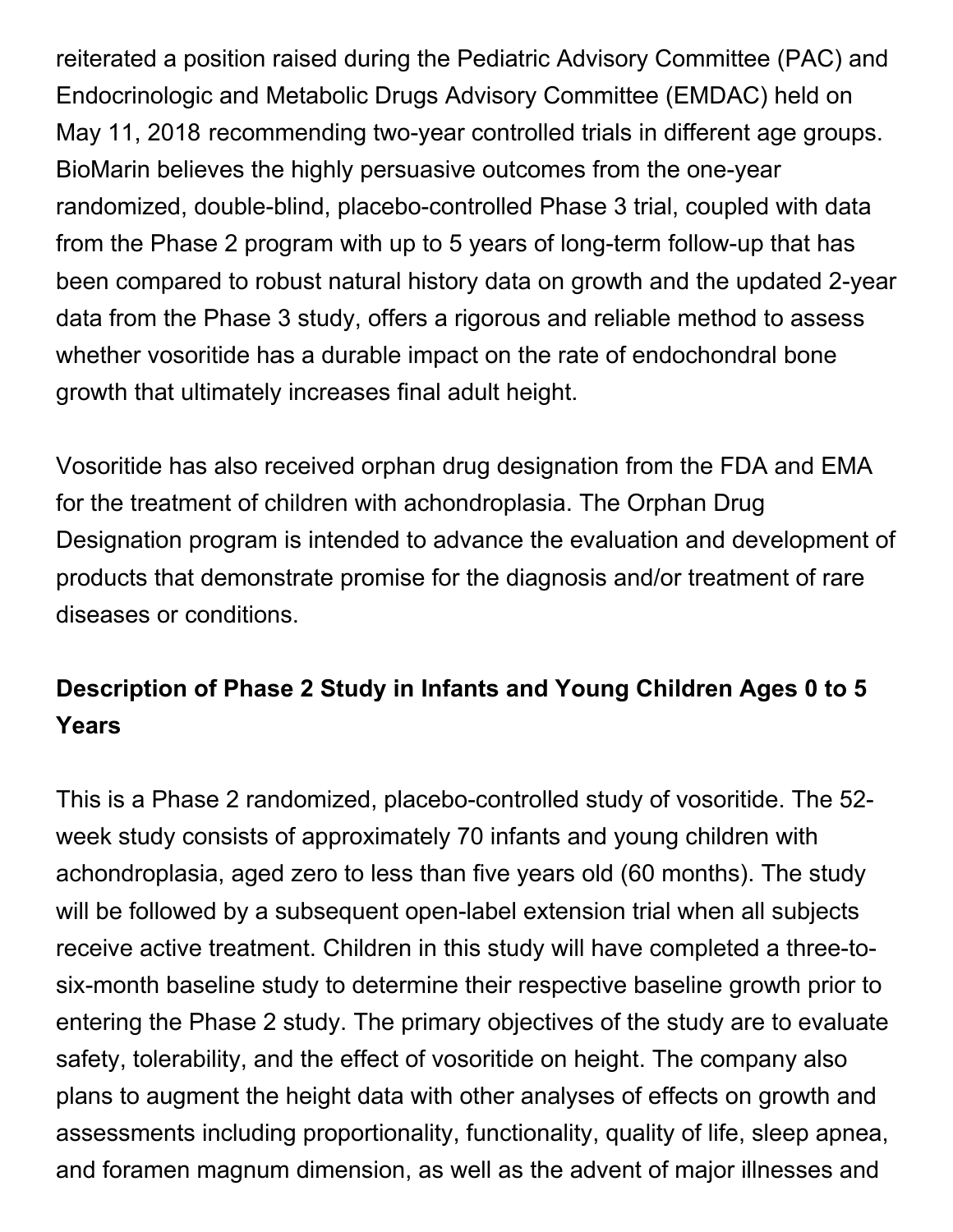surgeries.

#### **About Achondroplasia**

Achondroplasia, the most common form of skeletal dysplasia leading to disproportionate short stature in humans, is characterized by slowing of endochondral ossification, which results in disproportionate short stature and disordered architecture in the long bones, spine, face and base of the skull. This condition is caused by a change in the fibroblast growth factor receptor 3 gene (FGFR3), a negative regulator of bone growth. Beyond disproportionate short stature, people with achondroplasia can experience serious health complications, including foramen magnum compression, sleep apnea, bowed legs, mid-face hypoplasia, permanent sway of the lower back, spinal stenosis and recurrent ear infections. Some of these complications can result in the need for invasive surgeries such as spinal cord decompression and straightening of bowed legs. In addition, studies show increased mortality at every age.

More than 80% of children with achondroplasia have parents of average stature and have the condition as the result of a spontaneous gene mutation. The worldwide incidence rate of achondroplasia is about one in 25,000 live births. Vosoritide is being tested in children whose growth plates are still "open", typically those under 18 years of age. Approximately 25% of people with achondroplasia fall into this category. In the U.S., Europe, Latin America, the Middle East, and most of Asia Pacific, there are currently no licensed medicines for achondroplasia.

#### **About BioMarin**

BioMarin is a global biotechnology company that develops and commercializes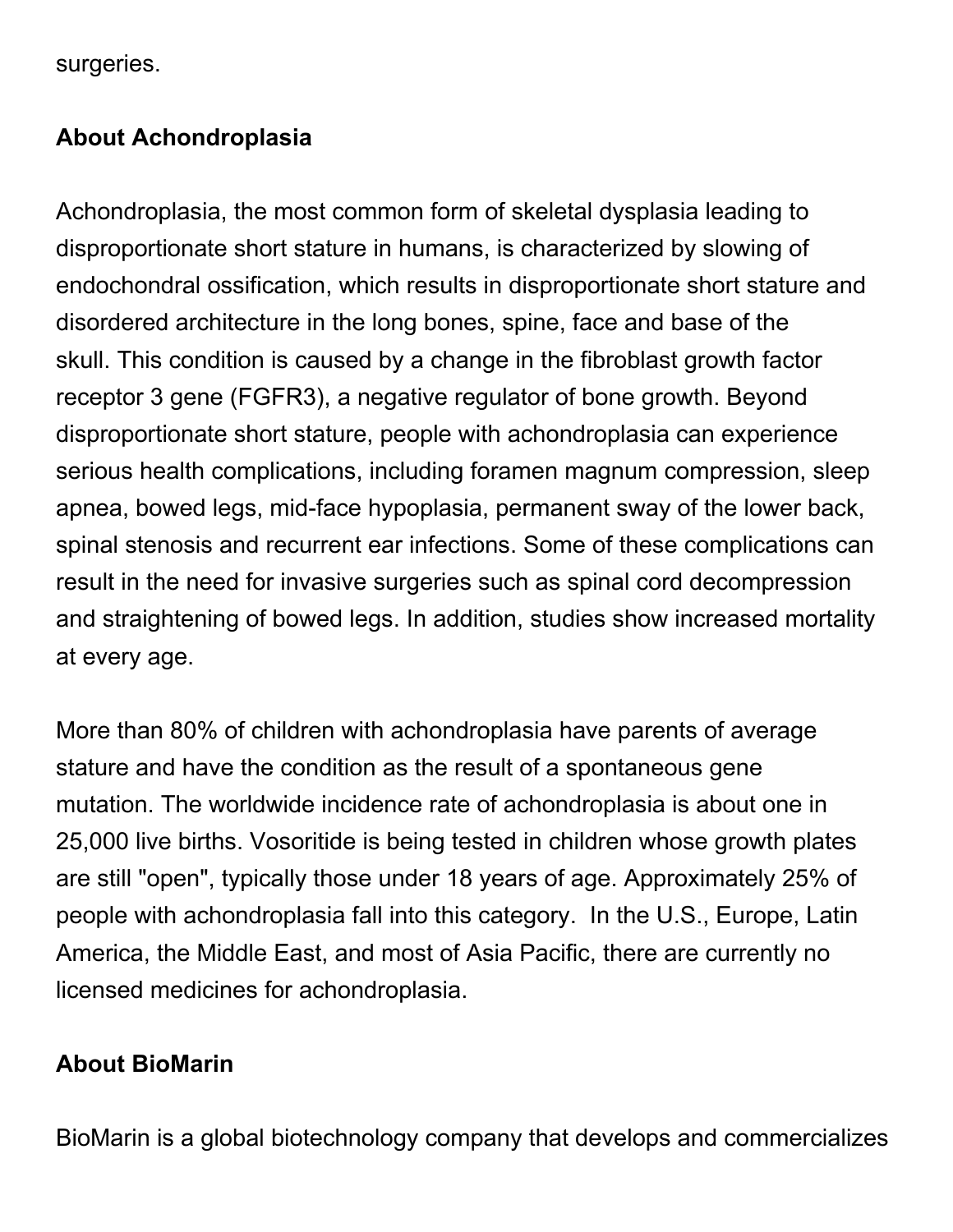innovative therapies for patients with serious and life-threatening rare and ultrarare genetic diseases. The company's portfolio consists of six commercialized products and multiple clinical and pre-clinical product candidates. For additional information, please visit [www.biomarin.com](https://c212.net/c/link/?t=0&l=en&o=3085041-1&h=487069806&u=http%3A%2F%2Fwww.biomarin.com%2F&a=www.biomarin.com). Information on such website is not incorporated by reference into this press release.

#### **Forward-Looking Statement**

This press release contains forward-looking statements about the business prospects of BioMarin Pharmaceutical Inc. (BioMarin), including, without limitation, statements about: the development of BioMarin's vosoritide program generally; the potential benefits of vosoritide for infants and young children; the continued clinical development of vosoritide; the timing, design and conduct of the planned Phase 2 study in infants and young children and the expectation that topline results from this Phase 2 study will be released in mid-2022; the timing, design and conduct of other ongoing and possible future studies of vosoritide; the expected results of such studies, the ability to use the primary objectives of the Phase 2 study to support the use of vosoritide in infants and young children; the timing of actions by regulatory authorities including the expectation of the CHMP opinion for vosoritide in Europe in June of 2021; the potential for the vosoritide NDA, if approved, to qualify for a Priority Review Voucher; and the plan to submit the second year of Phase 3 data to the FDA and the potential that this could result in a major amendment, resetting the current PDUFA date out three months to November. These forward-looking statements are predictions and involve risks and uncertainties such that actual results may differ materially from these statements. These risks and uncertainties include, among others: results and timing of current and planned preclinical studies and clinical trials of vosoritide; our ability to enroll participants into such clinical trials, our ability to successfully manufacture vosoritide; the content and timing of decisions by the U.S. Food and Drug Administration, the European Commission and other regulatory authorities